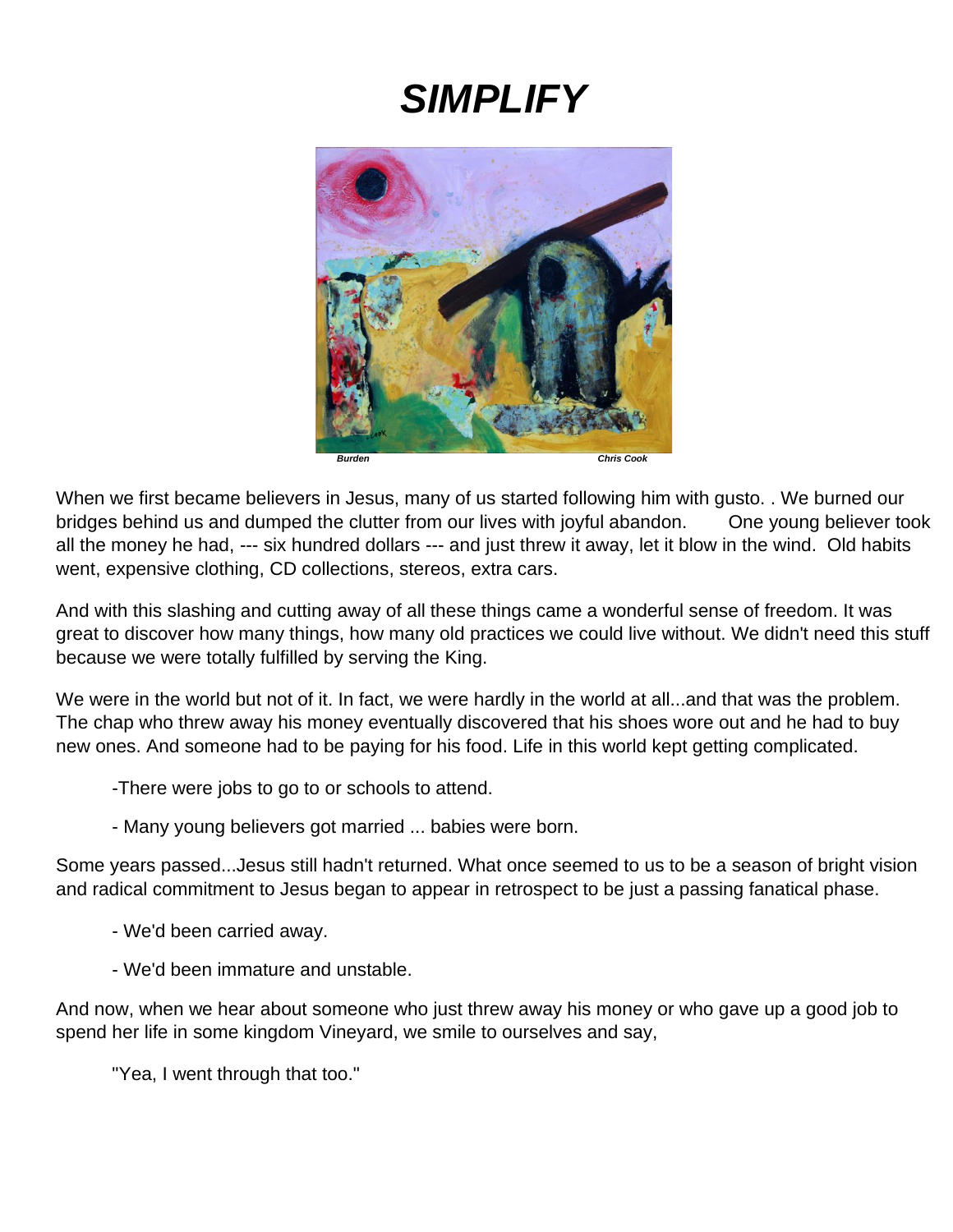But what we need to ask ourselves, now that we are again tangled up in so many encumbrances, now that our hearts are weighed down with so many useless distractions, is whether those misguided efforts at radical commitment of a few years back were not more pleasing to God and more beneficial to us than our present cluttered state.

Even if we did some stupid things in the past, and even if we can see the folly of other people's fanaticism, we still need to ask ourselves whether the lives we are now living have anything left of the presence of God in them. These present lives of ours, are they not in need of some serious pruning and trimming?

*And David said to Saul, "Let no man's heart fail because of him; your servant will go and fight with this Philistine." And Saul said to David, "You are not able to go against this Philistine to fight with him; for you are but a youth, and he has been a man of war from his youth." But David said to Saul, "Your servant used to keep sheep for his father; and when there came a lion, or a bear, and took a lamb from the flock, I went after him and smote him and delivered it out of his mouth; and if he arose against me, I caught him by his beard, and smote him and killed him. Your servant has killed both lions and bears; and this uncircumcised Philistine shall be like one of them, seeing he has defied the armies of the living God."* 

*And David said, "The Lord who delivered me from the paw of the lion and from the paw of the bear, will deliver me from the hand of this Philistine." And Saul said to David, "Go, and the Lord be with you!" Then Saul clothed David with his armor; he put a helmet of bronze on his head, and clothed him with a coat of mail, And David girded his sword over his armor, and he tried in vain to go, for he was not used to them. Then David said to Saul, "I cannot go with these; for I am not used to them." And, David put them off. Then he took his staff in his hand, and chose five smooth stones from the brook, and put them in his shepherd's bag or wallet; his sling was in his hand, and he drew near to the Philistine. (I Samuel 17:32-40)*

This principle appears all through scripture. You cannot clothe yourself in the armor of God and the armor of this world at the same time. To go forth in the armor of God we have to lay aside the armor of man, like David laying aside Saul's armor.

*And the Philistine came on and drew near to David, with his shield-bearer in front of him. And when the Philistine looked, and saw David, he disdained him; for he was but a youth, ruddy and comely in appearance. And the Philistine said to David, "Am I a dog, that you come to me with* 

*sticks?" And the Philistine cursed David by his gods. The Philistine said to David, "Come to me, and I will give your flesh to the birds of the air and to the beasts of the field."*

*Then David said to the Philistine, "You come to me with a sword and with a spear and with a javelin; but I come to you in the name of the Lord of hosts, the God of the armies of Israel, whom you have defied. This day the Lord will deliver you into my hand, and I will strike you down, and cut off your head; and I will give the dead bodies of the host of the Philistines this day to the birds of* 



*the air and to the wild beasts of the earth; that all the earth may know that there is a God in Israel. And that all this assembly may know that the Lord saves not with sword and spear; for the battle is the Lord's and he will give you into our hand." ( I Samuel 17:41-47)*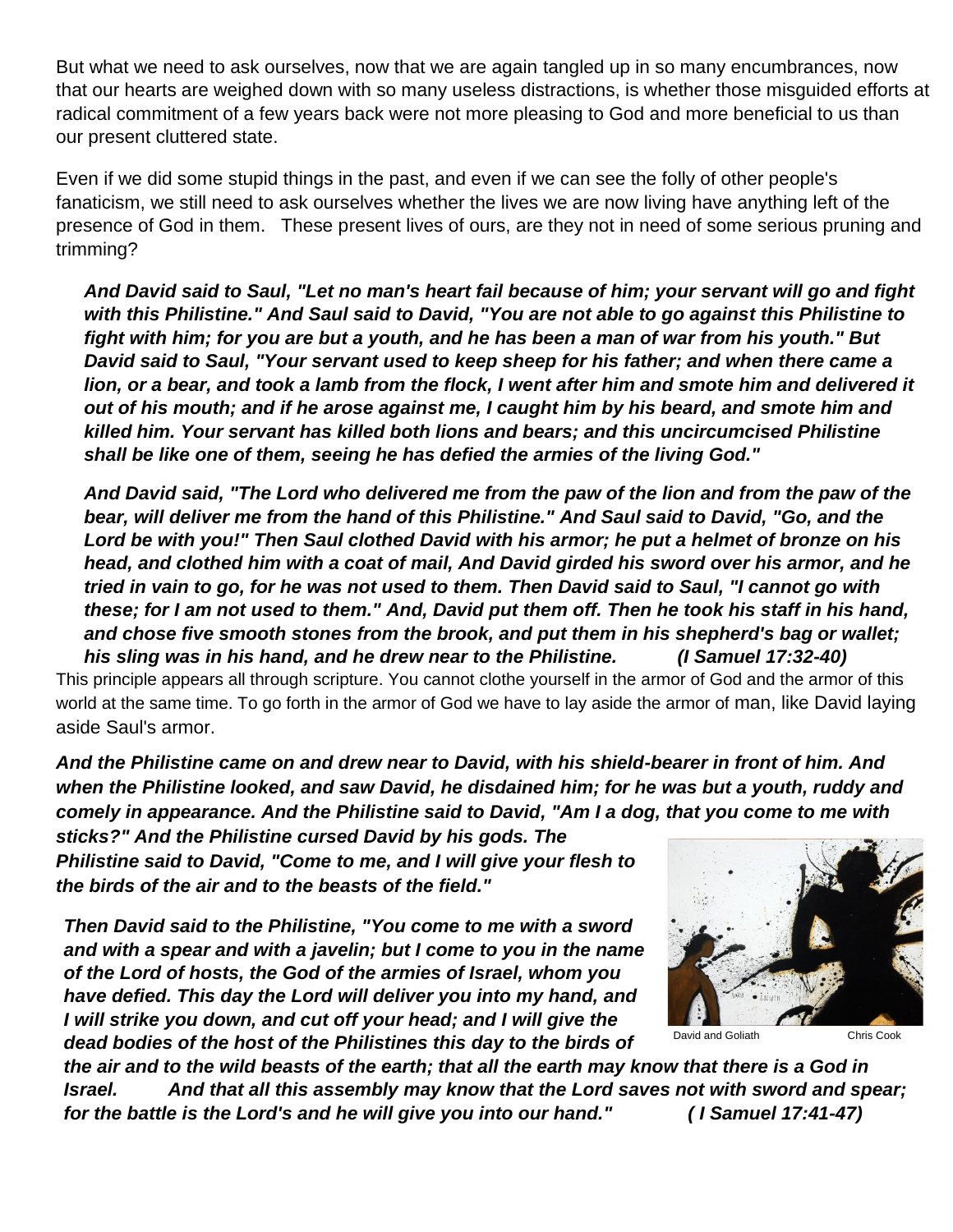All through his life David was at his best when he was free of the armor of man...clothed only in God. And he was at this worst when his life was cluttered ... whether it was the clutter of Saul's armor or the inward clutter of needless distractions. David would never have taken that detour into sin with Bathsheba if his heart hadn't become so flabby and cluttered.

"Create in me a clean heart, 0 God, and renew a right spirit within me," he cried afterward, "Help me, 0 God, to get the cumbersome armor out of my heart. Help me to get the clutter out of my heart."

The mistake we made when we first tried that shortcut to radical commitment was that we busied ourselves tossing out the externals, getting rid of this and getting rid of that. We may have to get rid of these things, and a lot more, but the removal of distractions begins not with the externals but with the heart.

Ah, but how do you do it? How do we get rid of this cumbersome armor weighing down our inner lives? We have to start to simplify our inner lives. When David took off that clumsy armor, it was to simplify things. He didn't want to be tangled up in anything that wasn't really helpful for what he was about to do.

Inwardly, we need to simplify things. What a difference there will be in our lives when we no longer have to stagger under the weight of armor we don't need and a sword we don't need. What a wonderful freedom when we're out from under all this needless weight,

- so that our hearts can will God's will,
- so that our minds can think,
- so that our bodies can move.

# **1. We need to simplify the heart so that it can move freely in God.**

# "*But take heed to yourselves lest your hearts be weighed down with dissipation and drunkenness and cares of this life, and that day come upon you suddenly like a snare..."*

## *Luke 21:34*

It's our responsibility to make sure that our hearts don't get weighed down. When the heart is weighed down, it's like David in Saul's armor.

- It can't move freely.
- It can't perceive what's going on in the world around it, especially the Spirit world, the Kingdom world.

So we have to keep throwing off these things that weigh down our hearts.

*"Maybe I can get rid of dissipation and drunkenness, but how can I throw off the cares of this life?"* someone says.

*"My child is sick. I have financial problems. The furnace isn't ready for winter: How am I supposed to throw these things off?"*



*Do Not Worry Chris Cook*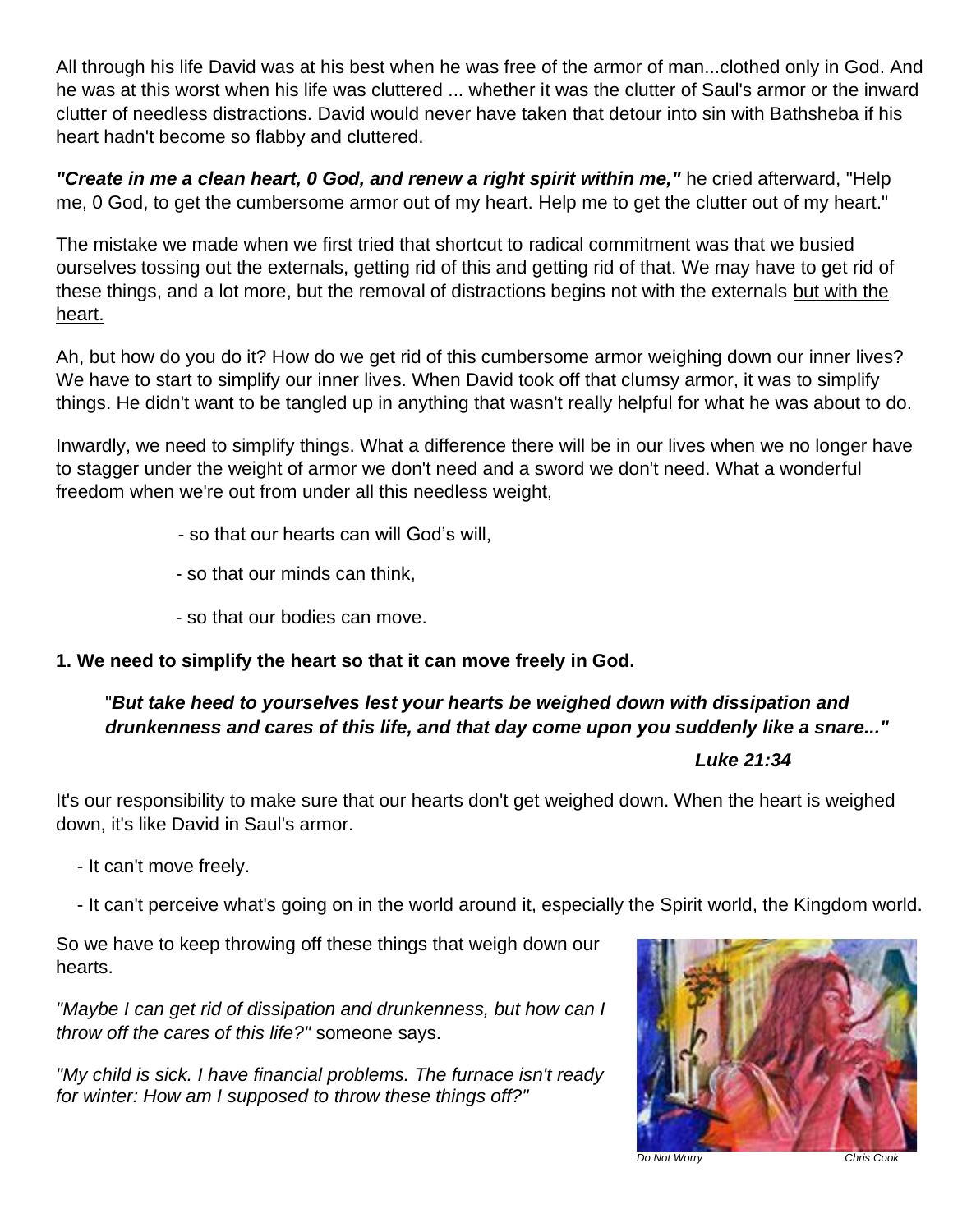*"But take heed to yourselves lest your hearts be weighed down with dissipation and drunkenness and cares of this life, and that day come upon you suddenly like a snare; for it will come upon all who dwell upon the face of the whole earth. But watch at all times, praying that you may have strength to escape all these things that will take place, and to stand before the Son of man."*

 *Luke 24 34-36*

- Praying for strength to pass through the trials.
- Praying for strength to keep standing before the Son of man.

The heart is kept simple by concentration, prayer toward the Lord, even to the point of taking the cares and anxieties and rolling them over on him. When Jesus says,

*"I am the Vine, you are the branches ... abide in me,"* the union of the branch in the vine is always simple... never complex! *"Abide in me...."*

If you need a computer and fifteen handbooks for other activities in life, you don't for this:

"I am the vine, you are the branches ... abide in me...Keep your relationship with me simple."

### **2. We also need to simplify each day so that we can move in God.**

*"Cause me to hear thy loving-kindness in the morning; for in thee do I trust; cause me to know the way wherein I should walk; for I lift up my soul unto thee." (Psalm 143:8)*

"*0 God, thou art my God; early will I seek thee; my soul thirsteth for thee, my flesh longeth for thee in a dry and thirsty land, where no water is," (Psalm 63:1)*

How do we simplify these complicated days we have to live through?

# **By beginning them with God.**



*Faithful Chris cook*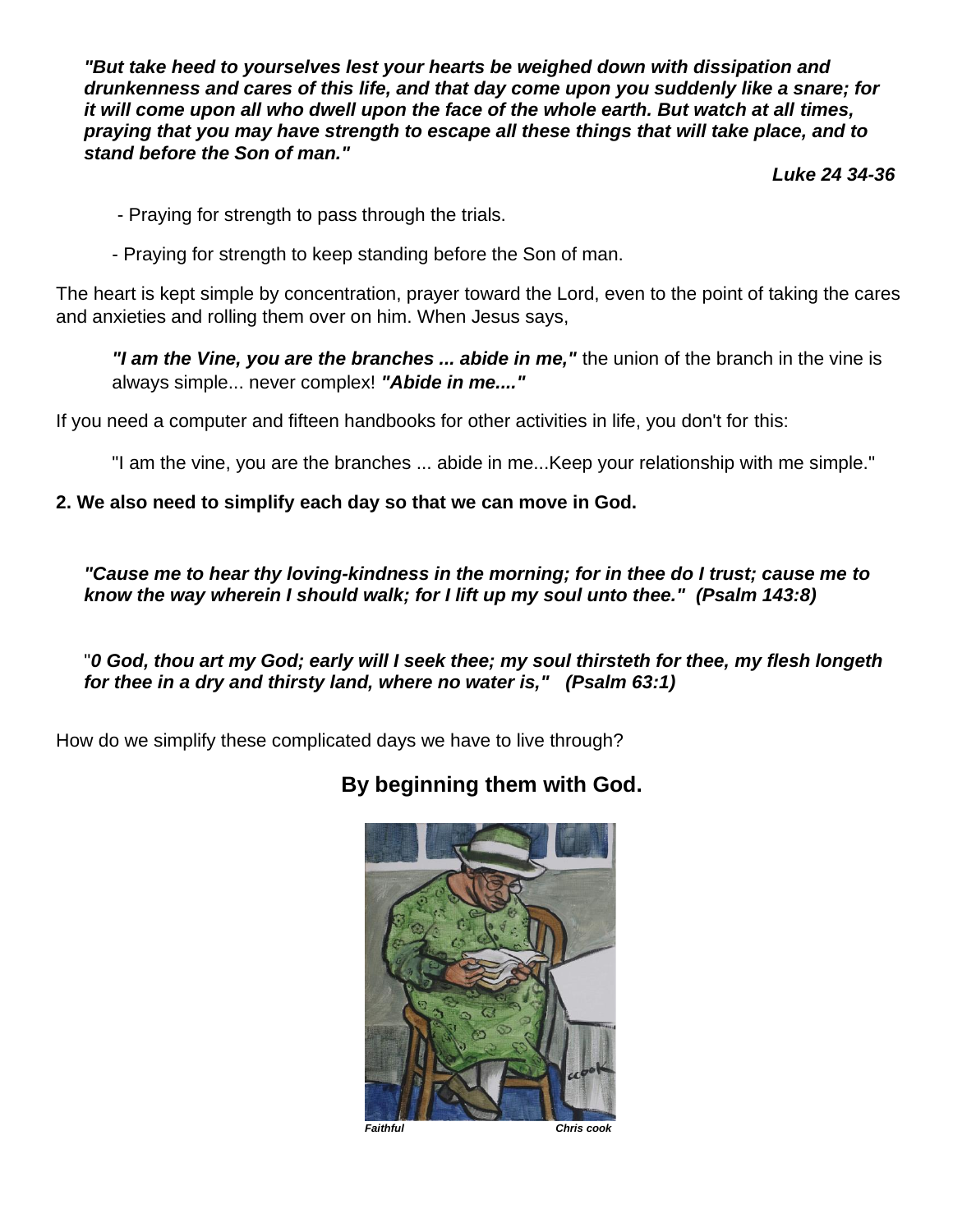*"Cause me to hear thy loving-kindness in the morning; for in thee do I trust.*

#### *Cause me to know the way wherein I should walk, for I lift up my soul unto thee."*

When the wheel is out of balance it bounces all over the road. But when the wheel is perfectly centered it turns at high speed without a vibration of any kind.

Each day is a wheel. To simplify our day is to center it on God right from the start.

# *"0 God, thou art my God; early will I seek thee."*

When we've come into the presence of God, this day, then we will be able to walk through the pressure and the confusion and the evil and the absurd injustices of this day and not be beaten down by them... we will still be free in God.

## **3. Finally, we need to simplify our view of our own death so that we can move toward our death; through our death, and beyond our death freely in God.**

# *"Yea though I walk through the valley of the shadow of death I will fear no evil, for thou art with me. Thy rod and thy staff they comfort me..."*

Queen Esther simplified her view of her own death when she decided she had no choice but to go in and appeal to the king on behalf of her people, knowing that if the king didn't raise his scepter she would be executed.

# *"I will do it..... If I perish, I perish."*

Shadrach, Meshach, and Abednego simplified their view of their own death when they refused to bow down to the golden image, knowing it meant the fiery furnace.

# *"God is able to deliver us from the burning fiery furnace. And he will deliver us out of your hand, 0 King. But if not, even if we die, we won't bow down to the golden image."*



Jesus calls us to follow him to a cross ... to a death.

If we are willing to face that death and embrace that death, trusting in him…

… our life on this side of death will be freedom...the freedom of those who are no longer afraid to die.